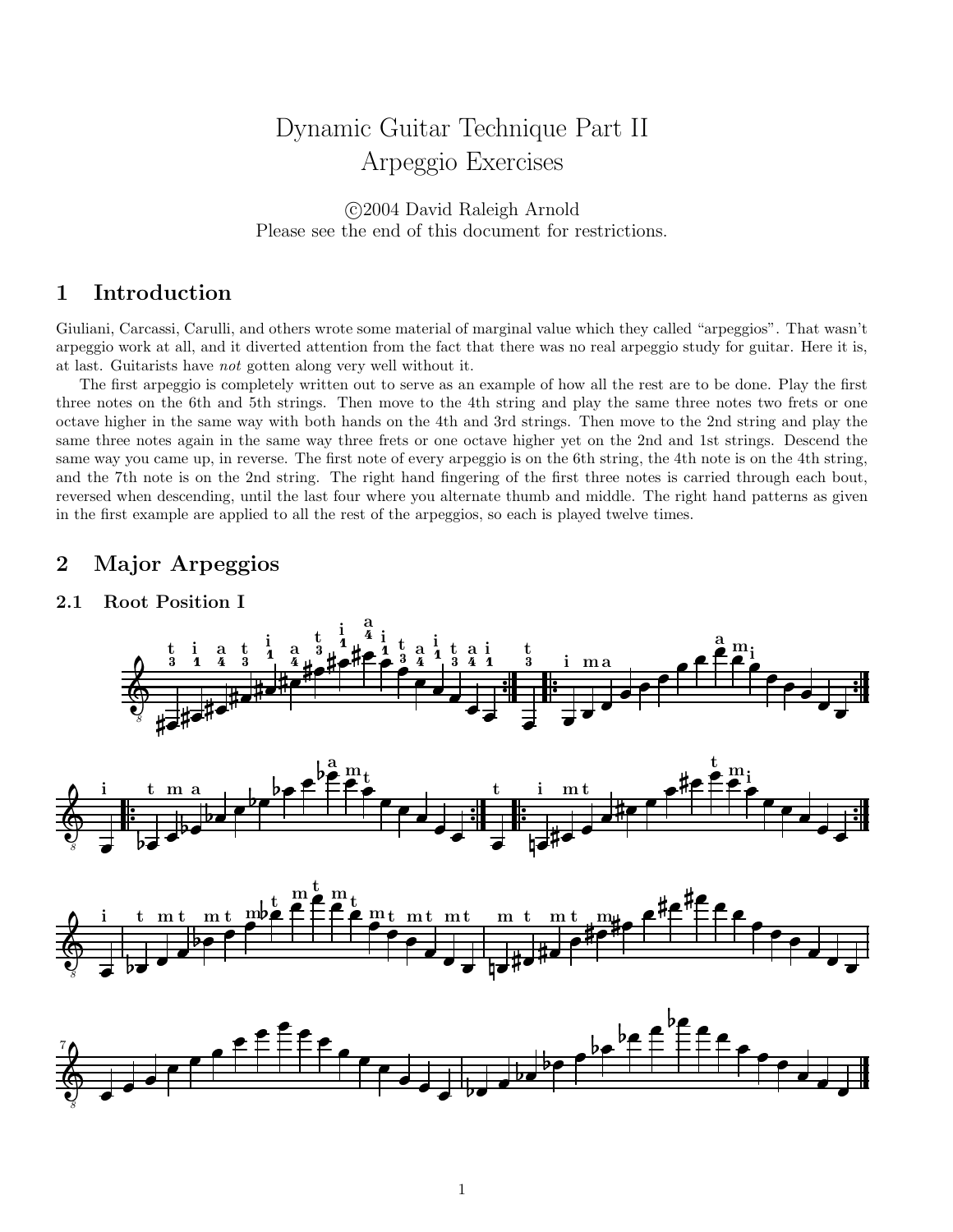

2.3 First Inversion I and II



2.4 Second Inversion I and II



- 3 Minor Arpeggios
- 3.1 Root Position I and II



3.2 First Inversion I and II



3.3 Second Inversion I and II



# 4 Diminished Triad Arpeggios

You will notice quickly that these are quite a bit more difficult. For serious students they are well worth the effort.

4.1 Root Position I and II